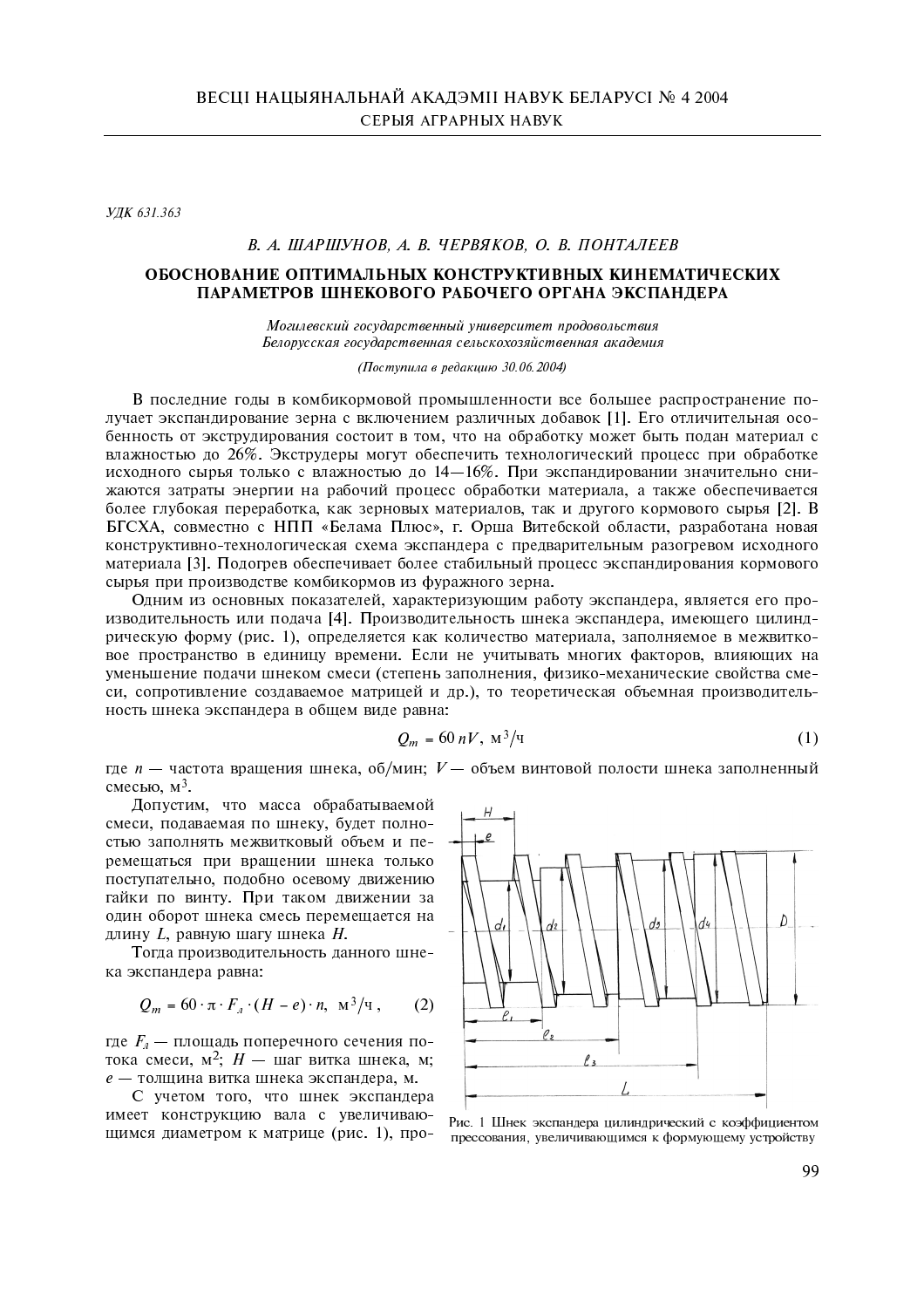пускная способность шнека будет определяться участком с максимальным диаметром вала шнека, или минимальным поперечным сечением потока смеси. Площадь поперечного сечения потока смеси  $F_{\pi}$  равна:

$$
F_{\Lambda} = \frac{\pi}{4} \cdot \left( D^2 - d_{\text{max}}^2 \right),\tag{3}
$$

где  $D$  — наружный диаметр вала шнека, м;  $d_{\text{max}}$  — внутренний диаметр последней секции шнека экспандера, м.

С учетом плотности обрабатываемой смеси в последнем витке шнека, производительность экспандера:

$$
Q_m = 15 \cdot \pi \cdot (D^2 - d_{\text{max}}^2) \cdot (H - e) \cdot n \cdot \gamma_2, \text{ kT/T}
$$
 (4)

где  $\gamma_2$  — плотность смеси в межвитковом пространстве последней секции шнека, кг/м<sup>3</sup>.

Однако данная формула не учитывает влияние ряда факторов, которые снижают производительность установки. Поэтому задачей теоретических исследований является определение этих факторов и их влияние на производительность экспандера.

В сравнении с экструдером режимы обработки смеси экспандером являются более щадящими. Они относится к термодинамическим методам обработки, использующим как статические режимы воздействия, так и динамический эффект давления, температуры и осмоса. В основе экспандирования лежат два процесса - механо-химическая деструкция, наблюдаемая на всех этапах процесса, и «взрыв», или «декомпрессионный шок», происходящий на выходе продукта из экспандера. Рабочую зону экспандера можно разделить на ряд технологических зон - загрузка, сжатие, гомогенизация и непосредственно экспандирование материала.

В зоне загрузки каких-либо изменений в продукте практически не наблюдается. Высокоэластичное состояние продукт приобретает в зоне сжатия. Здесь происходит значительное разрушение клеточной структуры продукта. В зоне гомогенизации продукт приобретает вязкотекучее состояние, при котором структурные преобразования биополимеров (белков, крахмала, клетчатки) максимальны. Основные и наиболее значительные изменения происходят в зоне экспандирования при быстром переносе материала из зоны высокого давления (1,6 МПа) в область атмосферного давления. При этом освобождается аккумулированная продуктом энергия и завершаются структурные преобразования: разрыв клеточных стенок, деструкция, гидролиз [5].

Поскольку продукт поступает в загрузочную зону под действием гравитационных сил, то производительность экспандера будет зависеть от степени заполнения межвиткового пространства шнека в загрузочной зоне. Для характеристики загрузочной зоны экспандера введем коэффициент заполнения Кн межвиткового пространства, определяемый выражением:

$$
K_H = \frac{V_{cM}}{V_1};\tag{5}
$$

где  $V_1$  — объем межвиткового пространства в загрузочной зоне шнека, м<sup>3</sup>;  $V_{cM}$  — объем смеси в межвитковом пространстве загрузочной зоны шнека,  $M^3$ .

Для определения влияния размеров частиц на коэффициент заполнения смоделируем процесс заполнения межвиткового пространства шнека.

Допустим, что частицы зерна, благодаря налипшему на них материалу, приобретают форму, близкую к шарообразной, с условным диаметром частиц  $d_q$ . Представив виток шнека в виде полости цилиндрической формы (рис. 2) и последовательно заполнив ее частицами шарообразной формы, определим коэффициент заполнения в зависимости от размера частиц и высоты витка шнека при постоянном шаге. Затем, зная объем межвитковой полости, определяем коэффициент заполнения витков в зоне загрузки по формуле (5). При этом объем занимаемый частицами смеси определяем по формуле:

$$
V_{cM} = w \cdot \frac{1}{6} \cdot \pi \cdot d_{\mathfrak{q}},\tag{6}
$$

где  $w$  — количество частиц смеси в межвитковом пространстве в зоне загрузки шнека;  $d_u$  условный диаметр частицы смеси, м.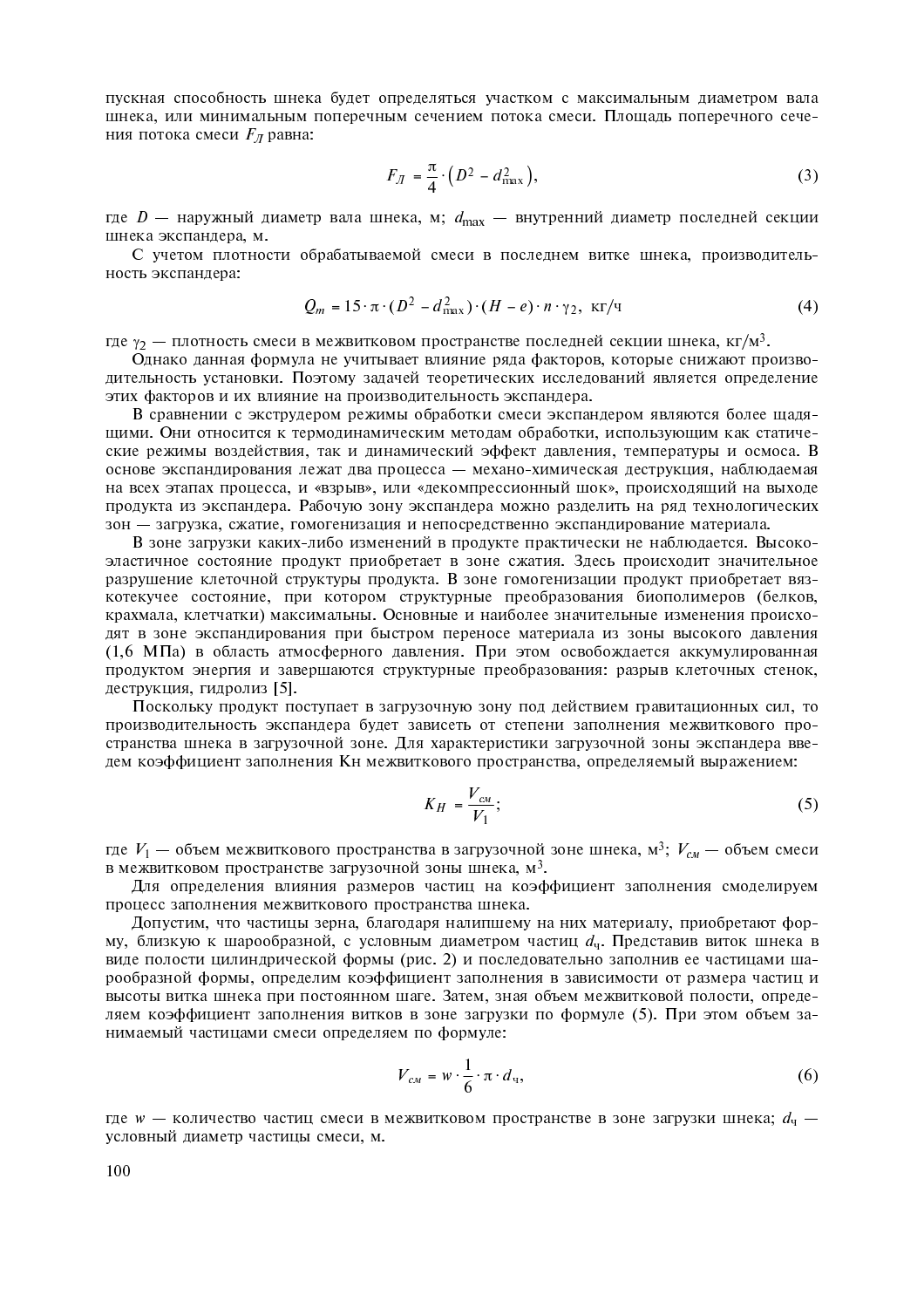

Рис. 2. Элемент витка шнека

По результатам теоретических исследований была построена графическая зависимость, представленная на рис. 3, которая показывает, что наилучшее заполнение межвиткового пространства будет происходить при отношении размера обрабатываемой частицы к высоте витка шнека:

$$
\frac{h}{dq} \ge 2, 8,\tag{7}
$$

где h - высота витка в зоне загрузки шнека экспандера, м.

Рассматривая движение материала по винтовой полости шнека как непрерывное движение, допускаем, что в идеальных условиях масса смеси в межвитковом пространстве в начале шнека (зона загрузки) и в конце (предматричная зона) одинакова, т. е.:

$$
V_{1}\gamma_1 = V_2\gamma_2,\tag{8}
$$

где  $\gamma_1$  — насыпная плотность смеси в зоне загрузки шнека, кг/м<sup>3</sup>;  $V_2$  — объем межвиткового пространства в зоне выгрузки шнека, м<sup>3</sup>.

Тогда плотность смеси в последнем витке:

$$
\gamma_2 = \frac{V_1}{V_2} \gamma_1,\tag{9}
$$

Обозначим  $\frac{V_1}{V_2}$  =  $K_n$  — коэффициент прессования смеси, тогда

$$
\gamma_2 = K_{\Pi} \gamma_1. \tag{10}
$$



Рис. 3. Зависимость коэффициента заполнения витков шнека в зоне загрузки от соотношения высоты витка шнека к условному диаметру частицы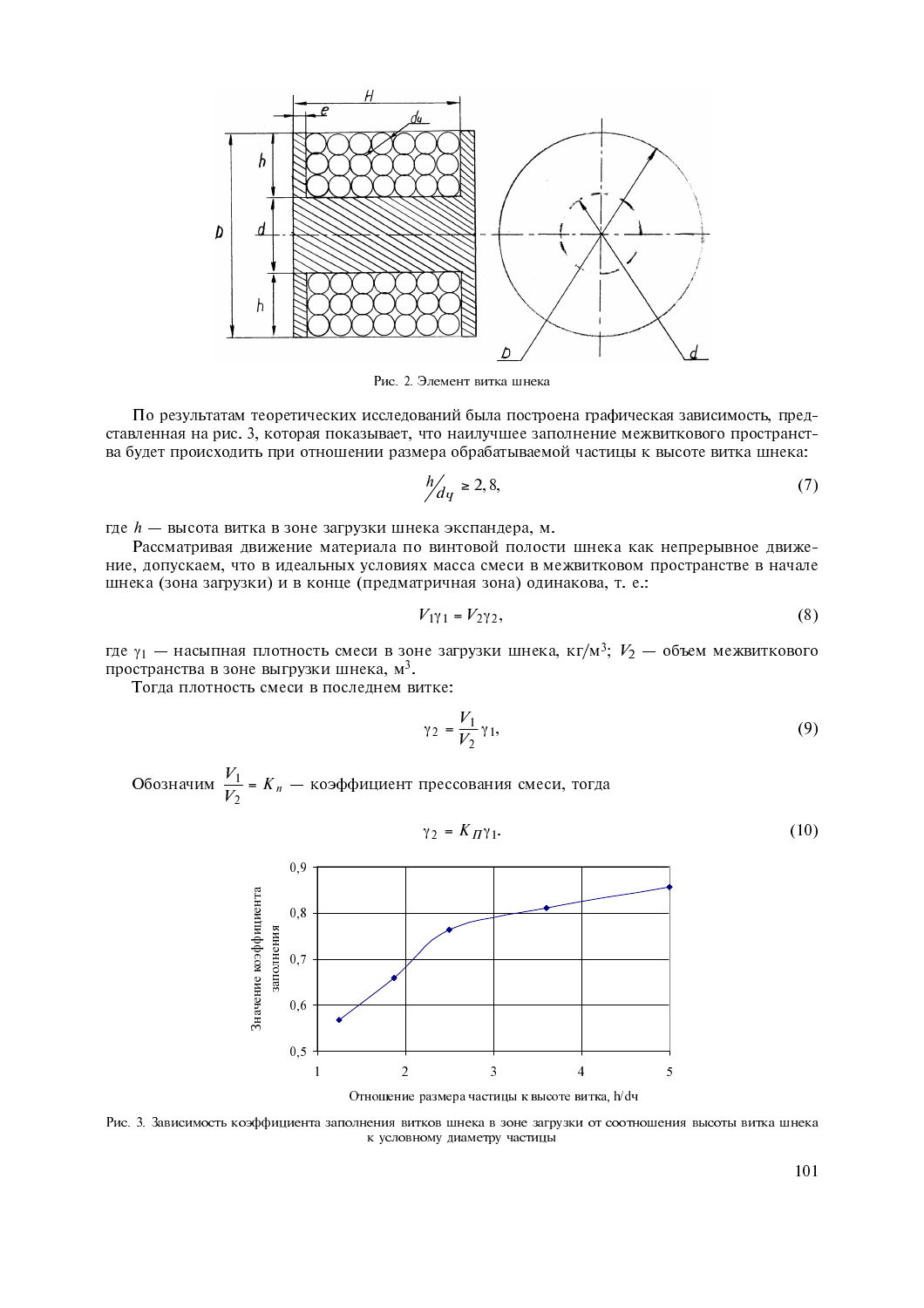Во время обработки материала практически во всех зонах происходит его проскальзывание или проворачивание относительно шнека, что также снижает производительность оборудования. Поэтому в формуле производительности необходимо учитывать частоту вращения материала относительно шнека,  $n_u$ .

$$
Q_m = 15 \cdot \pi \cdot (D^2 - d_{\text{max}}^2) \cdot \gamma_1 \cdot K_H \cdot K_H \cdot n \cdot (n - n_M), \qquad (11)
$$

или

$$
Q_m = 15 \cdot \pi \cdot \left( D^2 - d_{\text{max}}^2 \right) \cdot \gamma_1 \cdot K_H \cdot K_H \cdot n \cdot \left( 1 - \frac{n_M}{n} \right), \tag{12}
$$

где  $n-$  частота вращения шнека, об/мин;  $n_{u}$  — частота вращения материала относительно шнека, об/мин.

Обозначив  $\frac{n_M}{n}$  =  $K_{CK}$  — коэффициент скольжения материала относительно шнека, про-

изводительность экспандера будет равна:

$$
Q_m = 15 \cdot \pi \cdot \left(D^2 - d_{\text{max}}^2\right) \cdot \gamma_1 \cdot K_H \cdot K_H \cdot n \cdot \left(1 - K_{CK}\right). \tag{13}
$$

Одним из важных параметров, характеризующим геометрические размеры шнека, является угол подъема винтовой линии. От величины этого параметра зависит непрерывность движения материала вдоль оси шнека. Для этого необходимо соблюдение условия:



 $tg\alpha_p \leq f,$  $(14)$ 

где f — коэффициент трения обрабатываемой смеси;  $\alpha_p$  — угол подъема винтовой линии витка, град.

При невыполнении условия (14) обрабатываемая смесь начинает перемещаться обратно в зону загрузки шнека, что приводит к нарушению технологического процесса.

Рассмотрим развертку винтовой линии поверхности шнека в зоне загрузки (рис. 4).

$$
\operatorname{tg}\alpha_1 = \frac{H}{\pi d_1},\tag{15}
$$

где  $\alpha_1$  — угол подъема винтовой линии витка в зоне загрузки, град;  $d_1$  — внутренний диаметр вала шнека в зоне загрузки, м.

Тогда внутренний диаметр шнека в зоне загрузки с учетом выражения (14) определяется по формуле:

$$
d_1 = \frac{H}{\pi f},\tag{16}
$$

Зависимость внутреннего диаметра  $d = F(f)$  при различном шаге и коэффициенте трения представлена на рис. 5.

Анализ графической зависимости (рис. 5) показывает, что в интервале изменения коэффициента трения материала f от 0,42 до 0,52

Рис. 4. Развертка винтовой линии поверхности шнека в зоне загрузки



Рис. 5. Зависимость внутреннего диаметра вала d от коэффициента трения смеси f при различном шаге витка шнека (H = 0,032 м)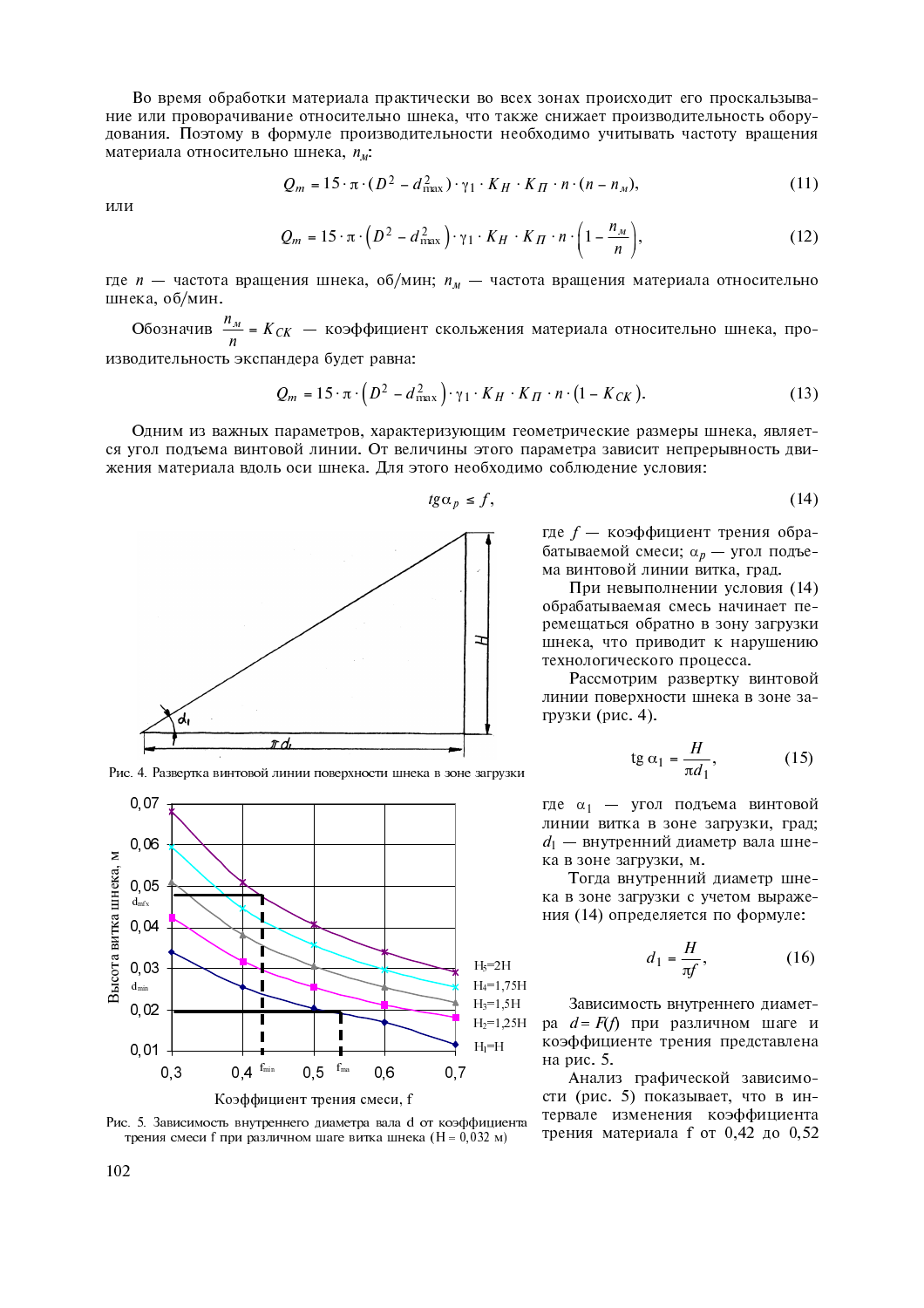при варьировании шага витка от Н до 2Н диаметр вала будет изменяться в пределах от 0, 019 до 0, 048 м.

Высота витка і-той секции шнека определяется выражением:

$$
h_i = \frac{D - d_i}{2},\tag{17}
$$

где  $d_i$  — внутренний диаметр і секции шнека, м; і — номер секций шнека экспандера,  $1, 2, 3, \ldots k.$ 

Высота витка шнека в зоне загрузки:

$$
h_1 = \frac{1}{2} \cdot D - \frac{H}{2 \cdot \pi \cdot \text{tg } \alpha_1},\tag{18}
$$

Результаты ранее проведенных исследований, осуществленные в данной области, позволяют сделать вывод о том, что шнеки с отношением шага к внешнему диаметру менее 0,5 не могут быть рекомендованы к применению в связи с малой подачей смеси к матрице из-за малого угла подъема витка шнека. Этот же показатель по величине больше, чем 1, вызывает чрезмерную подачу смеси к матрице и появлению обратных противотоков.

С учетом изложенного рекомендуется отношение шага к диаметру принимать в следуюших пределах:

$$
k_{u} = \frac{H}{D} = 0, 5...1,
$$
\n(19)

Преобразуя выражение (18) с учетом формул 16, 19, получим:

$$
h_1 = \frac{H \cdot (\pi \cdot f - k_w)}{2 \cdot \pi \cdot f \cdot k_w},
$$
\n(20)

Зависимость высоты витка шнека в зоне загрузки от коэффициента  $k_{\mu}$ , и коэффициента трения смеси представлена на рис. 6.

Анализируя графическую зависимость (рис. 6), можно сделать вывод, что в пределах изменения коэффициента трения смеси от  $f_{min}$  до  $f_{max}$  и допустимых границах варьирования  $k_{m}$  $(0,5-1)$  высота витков шнека может находиться в пределах от 0,008 до 0,046 м.



Рис. 6. Зависимость высоты витка шнека от коэффициента трения смеси